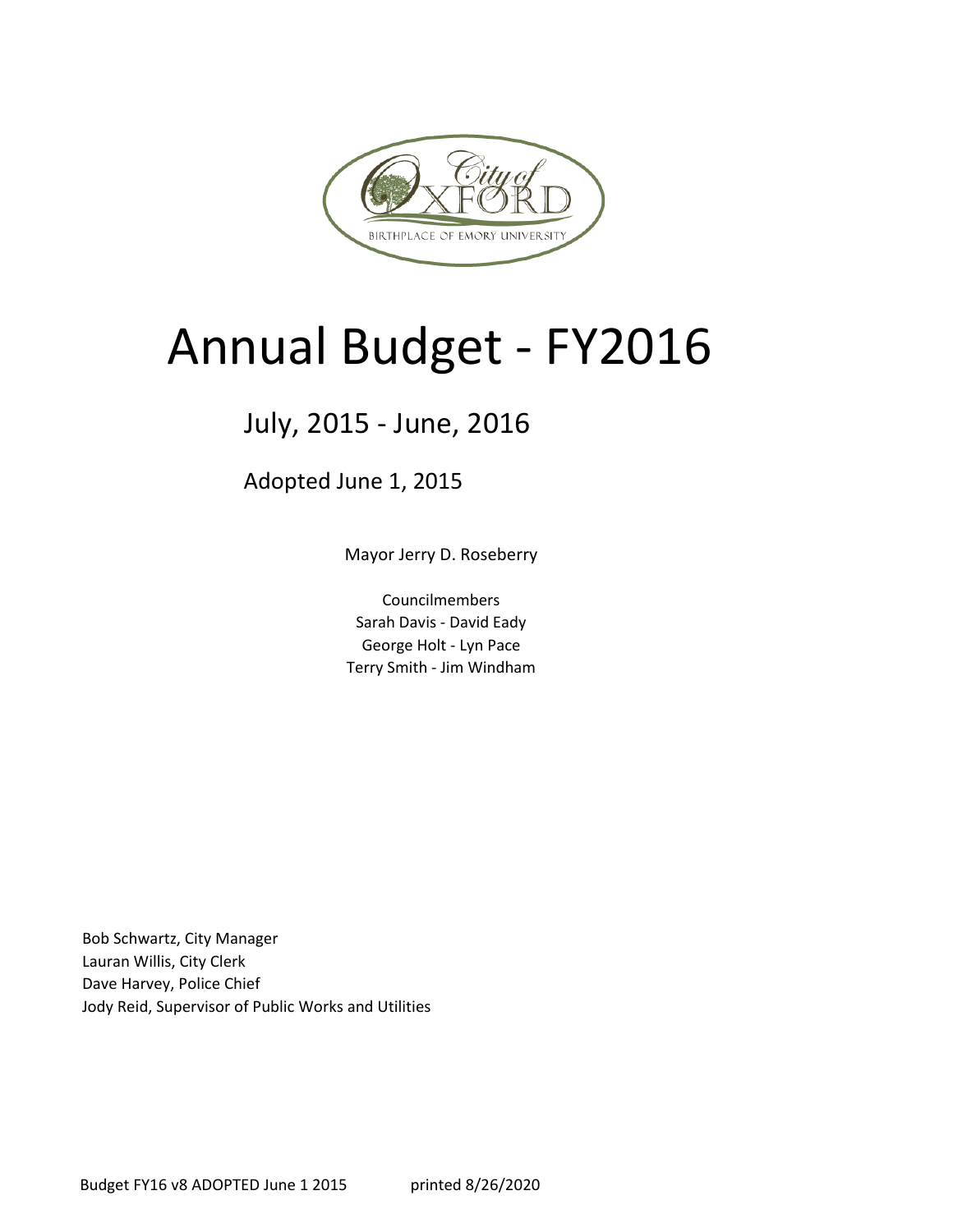| ×<br>ł |  |
|--------|--|
|--------|--|

|                        |                                     | FY2015        | FY2016        |
|------------------------|-------------------------------------|---------------|---------------|
| <b>Acct Number</b>     | <b>Description</b>                  | <b>Budget</b> | <b>Budget</b> |
|                        | <b>General Fund</b>                 |               |               |
| 1                      | <b>Revenues</b>                     | 794,500       | 828,130       |
| $\overline{2}$         | Transfers from W&S                  | 100,000       | 150,000       |
| 3                      | <b>Transfers from Electric</b>      | 300,000       | 240,000       |
| 4                      | <b>Transfers from Sanitation</b>    | 50,000        | 70,000        |
| 5                      | <b>General Fund Revenues</b>        | \$1,244,500   | \$1,288,130   |
| 6                      | <b>Expenditures</b>                 |               |               |
| 7                      | <b>City Council</b>                 | 60,600        | 57,165        |
| 8                      | <b>General Government</b>           | 654,713       | 683,894       |
| 9                      | Court                               | 12,000        | 12,000        |
| 10                     | <b>Police Department</b>            | 303,187       | 306,614       |
| 11                     | <b>Street Department</b>            | 209,000       | 193,857       |
| 12                     | Cemetery                            | 5,000         | 10,000        |
| 13 100.1500.611350.000 | Transfers to Capital Fund           |               | 24,600        |
| 14                     | <b>General Fund Expenditures</b>    | \$1,244,500   | \$1,288,130   |
| 15                     | <b>General Fund BALANCE</b>         | \$0           | 0\$           |
| 16                     |                                     |               |               |
| 17                     | <b>Water &amp; Sewer Fund</b>       |               |               |
| 18                     | <b>Revenues</b>                     | 730,300       | 723,000       |
| 19                     | <b>W &amp;S Fund Revenues</b>       | \$730,300     | \$723,000     |
| 20                     |                                     |               |               |
| 21                     | <b>Expenditures</b>                 | 630,300       | 573,000       |
| 22 505.9000.611003.000 | Transfers to G/F                    | 100,000       | 150,000       |
| 23 505.9000.611350.000 | <b>Transfers to Capital Fund</b>    |               | $\Omega$      |
| 24                     | W & S Fund Expenditures             | \$730,300     | \$723,000     |
| 25                     | W & S Fund BALANCE                  | \$0           | 0\$           |
| 26                     |                                     |               |               |
| 27                     | <b>Electric Fund</b>                |               |               |
| 28                     | <b>Revenues</b>                     | 2,556,944     | 2,418,546     |
| 29                     | <b>Electric Fund Revenues</b>       | \$2,556,944   | \$2,418,546   |
| 30                     |                                     |               |               |
| 31                     | <b>Expenditures</b>                 | 1,929,650     | 1,936,979     |
| 32 510.9000.611002.000 | Transfers to G/F                    | 300,000       | 240,000       |
| 33 510.9000.611350.000 | <b>Transfers to Capital Fund</b>    | 0             | 0             |
|                        |                                     |               |               |
| 34 510.9000.611351.000 | Comp Trust transfer to Capital Fund | 327,294       | 241,567       |
| 35                     | <b>Electric Fund Expenditures</b>   | \$2,556,944   | \$2,418,546   |
| 36                     | <b>Electric Fund BALANCE</b>        | \$0           | \$0           |
| 37                     |                                     |               |               |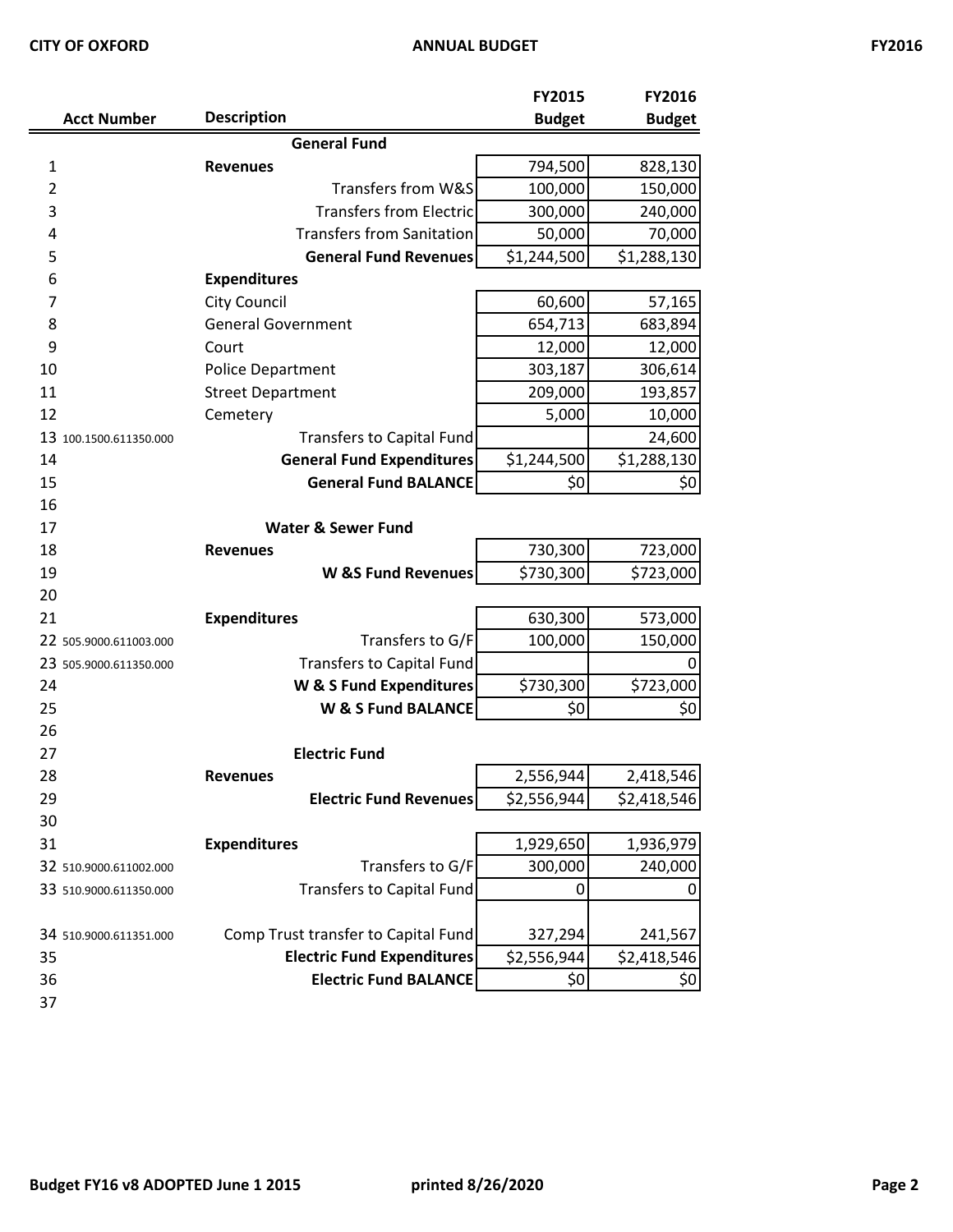|                        |                                     | <b>FY2015</b> | FY2016        |
|------------------------|-------------------------------------|---------------|---------------|
| <b>Acct Number</b>     | <b>Description</b>                  | <b>Budget</b> | <b>Budget</b> |
| 38                     | <b>Sanitation Fund</b>              |               |               |
| 39                     | <b>Revenues</b>                     | 143,500       | 147,665       |
| 40                     | <b>Sanitation Fund Revenues</b>     | \$143,500     | \$147,665     |
| 41                     |                                     |               |               |
| 42                     | <b>Expenditures</b>                 | 93,500        | 77,665        |
| 43 540.9000.611001.000 | Transfers to G/F                    | 50,000        | 70,000        |
| 44                     | <b>Sanitation Fund Expenditures</b> | \$143,500     | \$147,665     |
| 45                     | <b>Sanitation Fund BALANCE</b>      | \$0           | \$0           |
| 46                     |                                     |               |               |
| 47                     | <b>GRAND TOTALS</b>                 |               |               |
| 48                     | <b>General Fund</b>                 |               |               |
| 49                     | Revenues                            | \$1,244,500   | \$1,288,130   |
| 50                     | <b>Expenditures</b>                 | \$1,244,500   | \$1,288,130   |
| 51                     | <b>Balance</b>                      | \$0           | \$0           |
| 52                     | Water and Sewer Fund                |               |               |
| 53                     | Revenues                            | \$730,300     | \$723,000     |
| 54                     | Expenditures                        | \$730,300     | \$723,000     |
| 55                     | <b>Balance</b>                      | \$0           | \$0           |
| 56                     | <b>Electric Fund</b>                |               |               |
| 57                     | Revenues                            | \$2,556,944   | \$2,418,546   |
| 58                     | Expenditures                        | \$2,556,944   | \$2,418,546   |
| 59                     | <b>Balance</b>                      | \$0           | \$0           |
| 60                     | Sanitation Fund                     |               |               |
| 61                     | Revenues                            | \$143,500     | \$147,665     |
| 62                     | Expenditures                        | \$143,500     | \$147,665     |
| 63                     | <b>Balance</b>                      | \$0           | \$0           |
| 64                     |                                     |               |               |
| 65                     | <b>ALL FUNDS TOTAL</b>              |               |               |
| 66                     | Revenues                            | \$4,675,244   | \$4,577,341   |
| 67                     | Expenditures                        | \$4,675,244   | \$4,577,341   |
| 68                     | <b>Balance</b>                      | \$0           | \$0           |
| 69                     |                                     |               |               |
| 70                     | interfund transfers                 | \$450,000     | \$460,000     |
| 71                     | Revenues w/o transfers              | \$4,225,244   | \$4,117,341   |
| 72                     | Transfers to capital projects fund  | \$327,294     | \$266,167     |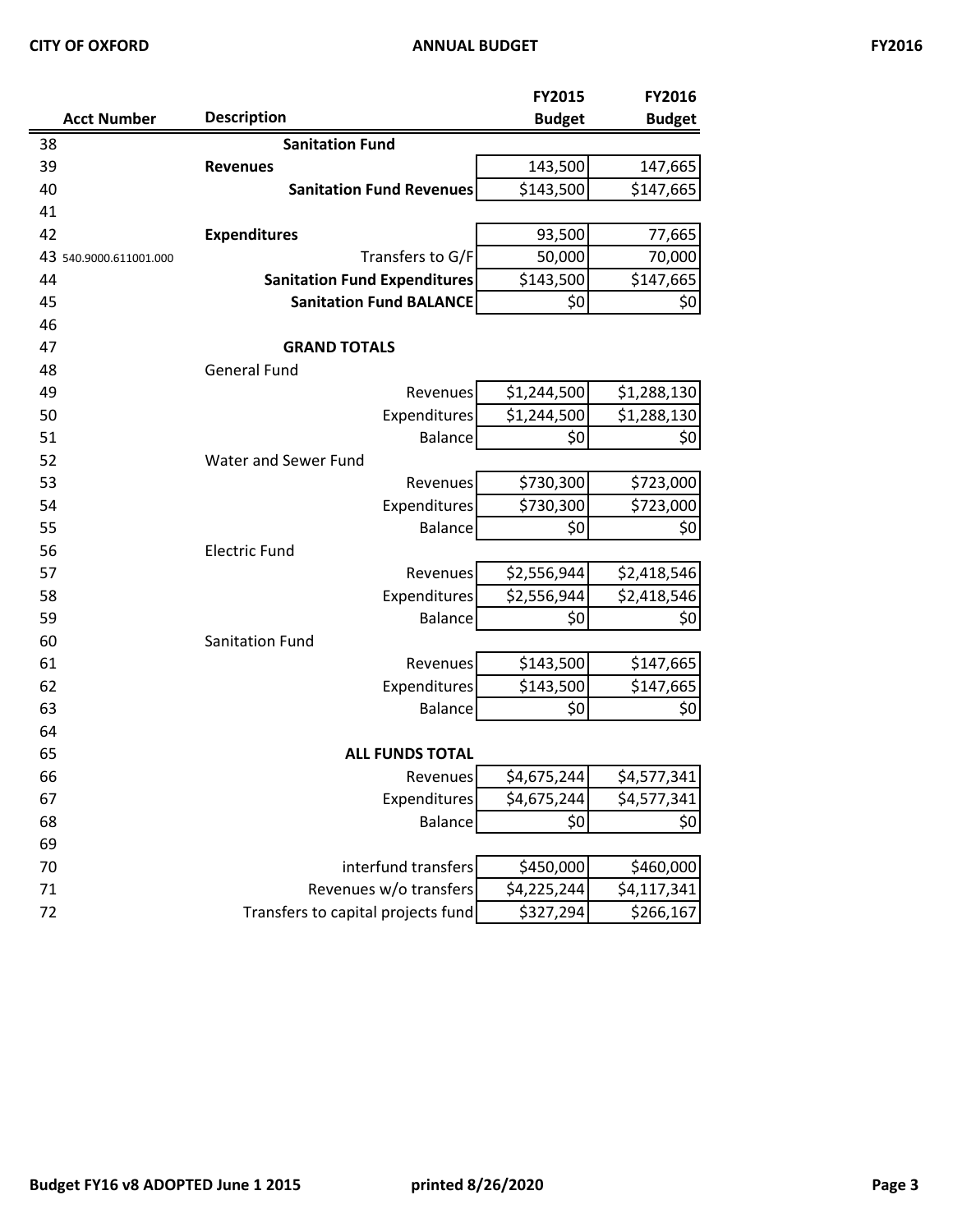|                               |                                     | <b>FY2015</b> | FY2016        |
|-------------------------------|-------------------------------------|---------------|---------------|
| <b>Acct Number</b>            | <b>Description</b>                  | <b>Budget</b> | <b>Budget</b> |
| <b>GENERAL FUND - REVENUE</b> |                                     |               |               |
| 1 100-0000-311100-000         | Real Property Tax-Current Yr.       | 95,000        | 96,500        |
| 2 100-0000-311200-000         | Property Tax - Prior Year           | 6,000         | 6,500         |
| 3 100-0000-311310-000         | Motor Vehicle Adv.                  | 38,000        | 38,000        |
| 4 100-0000-311315-000         | Motor Vehicle TAVT                  | 40,000        | 40,000        |
| 5 100-0000-311340-000         | Intangible Tax                      | 2,100         | 2,000         |
| 6 100-0000-311600-000         | <b>Real Estate Transfer</b>         | 600           | 2,000         |
| 7 100-0000-311710-000         | <b>Electric Franchise Tax</b>       | 1,300         | 1,300         |
| 8 100-0000-311730-000         | <b>Gas Franchise Tax</b>            | 12,000        | 13,000        |
| 9 100-0000-311750-000         | TV Cable Franchise Tax              | 24,000        | 22,000        |
| 10 100-0000-311760-000        | <b>Telephone Franchise Tax</b>      | 200           | 3,500         |
| 11 100-0000-313100-000        | LOST Sales & Use Tax                | 310,000       | 340,000       |
| 12 100-0000-316100-000        | <b>General Business License</b>     | 12,000        | 12,000        |
| 13 100-0000-316200-000        | <b>Insurance Premium Tax</b>        | 112,000       | 116,000       |
| 14 100-0000-319000-000        | Penalty/Interest on Del Taxes       | 750           | 600           |
| 15 100-0000-322901-000        | Misc. Income                        | 1,000         | 1,000         |
| 16 100-0000-335800-000        | <b>Intergovernmental Revenues</b>   | 18,000        | 19,000        |
| 17 100-0000-341400-000        | <b>Printing/Duplicating Service</b> | 150           | 150           |
| 18 100-0000-341910-000        | <b>Election Qualifying Fees</b>     | 300           | 330           |
| 19 100-0000-349100-000        | <b>Cemetery Fees</b>                | 4,500         | 4,500         |
| 20 100-0000-349300-000        | <b>Bad Check Fees</b>               | 1,200         | 1,250         |
| 21 100-0000-351000-000        | Fines & Forfeitures                 | 55,000        | 48,000        |
| 22 100-0000-361000-000        | <b>Interest Revenues</b>            | 3,400         | 3,400         |
| 23 100-0000-381000-000        | <b>Rents and Royalties</b>          | 2,000         | 1,500         |
| 24 100-0000-381001-000        | Lease Agreement Income              | 30,000        | 30,000        |
| 25 100-0000-381002-000        | Lease - Verizon                     | 24,000        | 24,600        |
| 26 100-0000-392300-000        | Proceeds-Dispose of Assets          | 1,000         | 1,000         |
|                               | <b>REVENUES TOTAL</b>               | \$794,500     | \$828,130     |

#### **GENERAL FUND - EXPENDITURES**

#### **CITY COUNCIL**

| 1 100.1100.511100.000 | <b>Regular Employees</b>        |                 | 34,800   | 34,800   |
|-----------------------|---------------------------------|-----------------|----------|----------|
| 2 100.1100.512200.000 | Social Security (FICA)          |                 | 3,300    | 2,665    |
| 3 100.1100.523100.000 | Liability Insurance             |                 | 17,000   | 17,000   |
| 4 100.1100.523600.000 | <b>Education &amp; Training</b> |                 | 5,000    | 2,000    |
|                       |                                 |                 |          |          |
| 5 100.1400.511100.000 | Reg Employees - Election        |                 | 500      | 700      |
|                       |                                 | <b>SUBTOTAL</b> | \$60,600 | \$57,165 |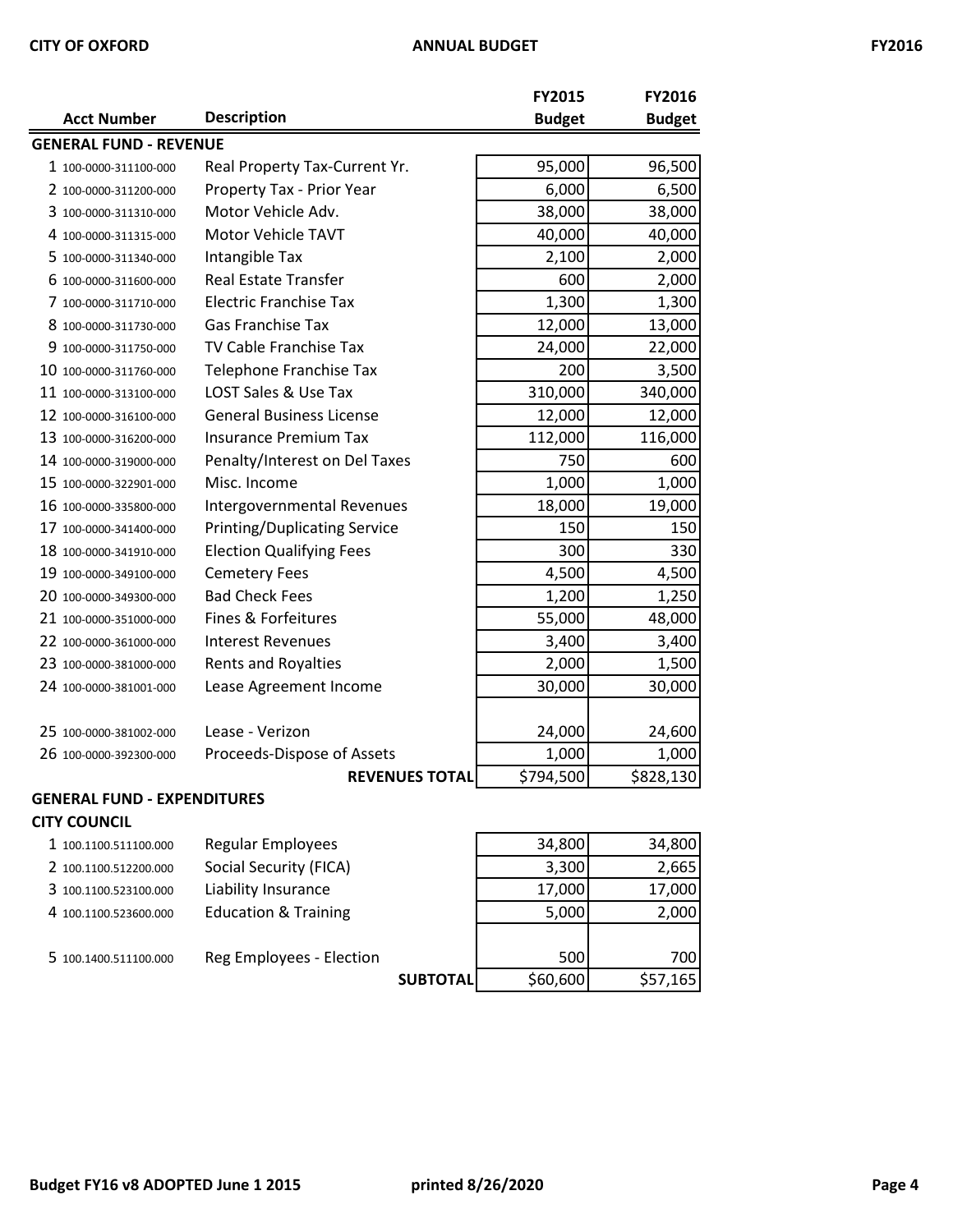|                           |                                      | <b>FY2015</b> | FY2016        |
|---------------------------|--------------------------------------|---------------|---------------|
| <b>Acct Number</b>        | <b>Description</b>                   | <b>Budget</b> | <b>Budget</b> |
| <b>GENERAL GOVERNMENT</b> |                                      |               |               |
| 1 100.1500.511100.000     | Regular Employees                    | 208,042       | 251,482       |
| 2 100.1500.511300.000     | Overtime                             | 6,000         | 5,000         |
| 3 100.1500.512100.000     | Group Insurance                      | 37,079        | 41,473        |
| 4 100.1500.512200.000     | Social Security (FICA)               | 16,527        | 19,621        |
| 5 100.1500.512400.000     | <b>Retirement Plan Expense</b>       | 25,102        | 31,216        |
| 6 100.1500.512450.000     | Retirement Cont. (DC) 401            | 7,135         | 8,589         |
| 7 100.1500.512700.000     | <b>Workers' Comp Insurance</b>       | 750           | 750           |
| 8 100.1500.512900.000     | <b>Unemployment Payments</b>         | 2,000         | 2,000         |
| 9 100.1500.521200.000     | Professional                         | 97,000        | 89,000        |
| 10 100.1500.521202.000    | <b>Professional Services-Fire</b>    | 20,000        | 20,000        |
| 11 100.1500.521300.000    | <b>Technical Purchased Service</b>   | 31,100        | 32,200        |
| 12 100.1500.522200.000    | Repairs & Maintenance                | 20,000        | 20,000        |
| 13 100.1500.522200.001    | <b>Whatcoat Building maintenance</b> |               | 5,000         |
| 14 100.1500.523100.000    | Liability Insurance                  | 16,000        | 15,000        |
| 15 100.1500.523200.000    | Telephone - Postage                  | 25,000        | 24,000        |
| 16 100.1500.523300.000    | <b>Advertising &amp; Promotions</b>  | 10,000        | 6,000         |
| 17 100.1500.523310.000    | 175th City Anniversary               | 15,000        | 0             |
| 18 100.1500.523320.000    | July 4th parade expenses             |               | 5,000         |
| 19 100.1500.523600.000    | Dues & Fees                          | 10,000        | 10,000        |
| 20 100.1500.523700.000    | <b>Education &amp; Training</b>      | 10,000        | 8,000         |
| 21 100.1500.531100.000    | <b>Supplies &amp; Materials</b>      | 18,000        | 18,000        |
| 22 100.1500.531200.000    | <b>Energy - Utilities</b>            | 15,500        | 16,000        |
|                           |                                      |               |               |
| 23 100.1500.531600.000    | Small Equipment Under \$5,000        | 10,000        | 5,000         |
| 24 100.1500.531700.000    | Other/Meetings & Events              | 6,000         | 4,000         |
| 25 100.1500.579000.000    | Contingency - General                | 48,278        | 46,363        |
| 26 100.1500.579010.000    | Contingencies - cash over & short    | 200           | 200           |
|                           | <b>SUBTOTAL</b>                      | \$654,713     | \$683,894     |

#### **COURT**

| 1 100.2500.521200.000 | Contract - Judge           | 5,000    | 5,000    |
|-----------------------|----------------------------|----------|----------|
| 2 100.2500.521210.000 | Contract - Public Defender | 500      | 500      |
| 3 100.2500.521211.000 | Contract - Solicitor       | 4,800    | 4,800    |
| 4 100.2500.523700.000 | <b>Education - Clerk</b>   | 300      | 300      |
| 5 100.2500.523701.000 | Education - Judge          | 1,200    | 1,200    |
| 6 100.2500.523850.000 | Contract - Translator      | 200      | 200      |
|                       | <b>SUBTOTAL</b>            | \$12,000 | \$12,000 |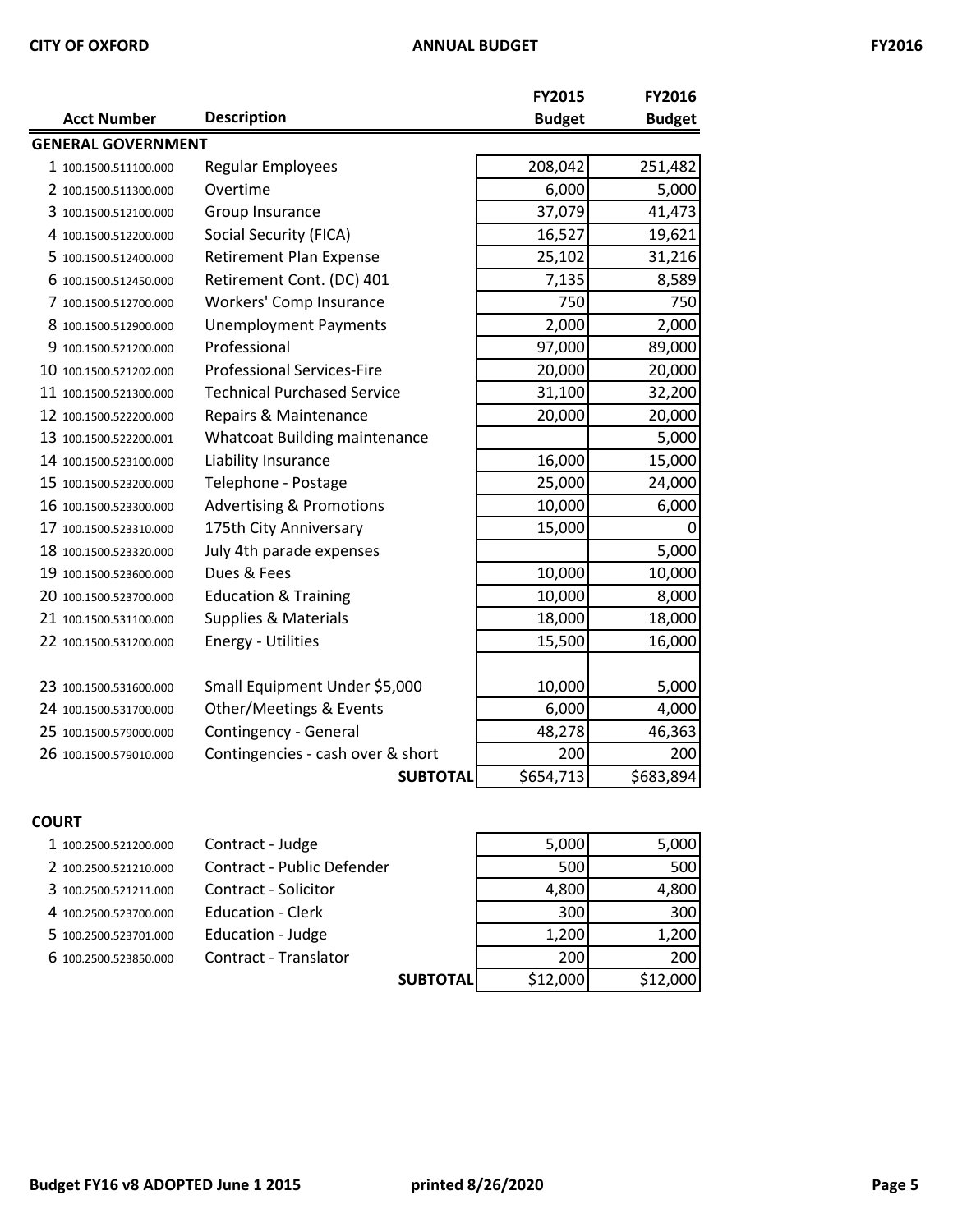| × | ۰.<br>×<br>٧ |
|---|--------------|
|---|--------------|

|                          |                                 | <b>FY2015</b> | <b>FY2016</b> |
|--------------------------|---------------------------------|---------------|---------------|
| <b>Acct Number</b>       | <b>Description</b>              | <b>Budget</b> | <b>Budget</b> |
| <b>POLICE DEPARTMENT</b> |                                 |               |               |
| 1 100.3200.511000.000    | Regular Employees               | 151,792       | 158,112       |
| 2 100.3200.511300.000    | Overtime                        | 10,000        | 8,000         |
| 3 100.3200.512100.000    | Group Insurance                 | 14,832        | 17,400        |
| 4 100.3200.512200.000    | Social Security (FICA)          | 12,224        | 12,708        |
| 5 100.3200.512450.000    | Retirement Cont. (DC) 401       | 7,133         | 7,394         |
| 6 100.3200.512700.000    | Workers' Comp Insurance         | 5,500         | 6,500         |
| 7 100.3200.521300.000    | Tech Purch Serv/Courtware       | 6,000         | 5,000         |
| 8 100.3200.522200.000    | Repairs & Maintenance           | 8,600         | 8,600         |
| 9 100.3200.523100.000    | Liability Insurance             | 6,500         | 4,500         |
| 10 100.3200.523200.000   | Telephone-Postage               | 7,500         | 6,700         |
| 11 100.3200.523600.000   | Dues & Fees                     | 300           | 300           |
| 12 100.3200.523700.000   | <b>Education &amp; Training</b> | 2,500         | 2,500         |
| 13 100.3200.523850.000   | Subpoena fee                    | 200           | 200           |
| 14 100.3200.523900.000   | Prisoner Housing & costs        | 3,500         | 4,500         |
| 15 100.3200.531100.000   | <b>Supplies &amp; Materials</b> | 5,200         | 5,200         |
| 16 100.3200.531270.000   | Gasoline                        | 13,000        | 10,000        |
| 17 100.3200.531600.000   | Small Equipment Under \$5,000   | 12,000        | 12,000        |
| 18 100.3200.531700.000   | <b>Other Supplies-Uniforms</b>  | 6,500         | 6,000         |
| 19 100.3200.571000.000   | Training funds - Payable        | 14,906        | 12,000        |
| 20 100.3800.342500.000   | E-911 Center                    | 15,000        | 19,000        |
|                          | <b>SUBTOTAL</b>                 | \$303,187     | \$306,614     |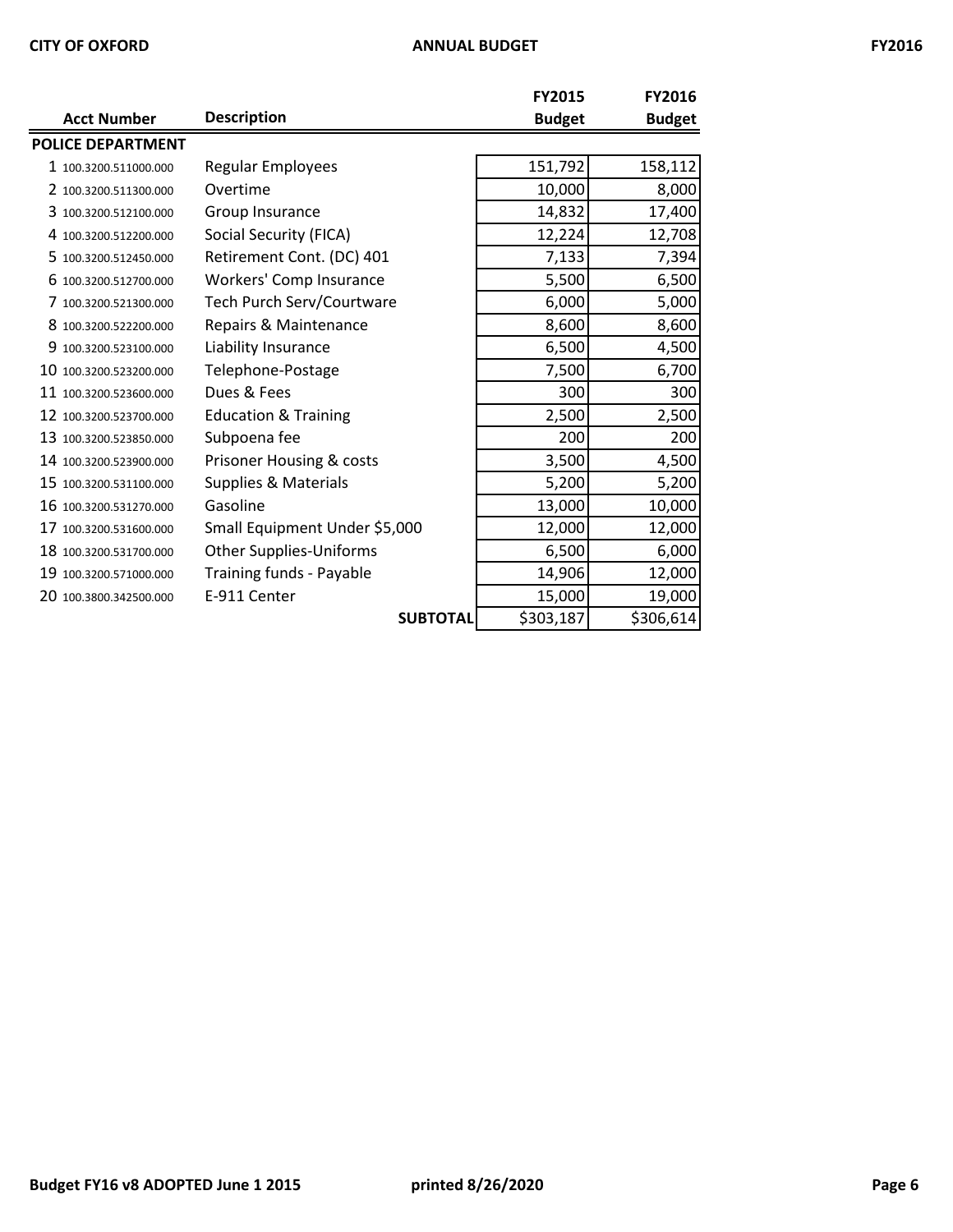| <b>Acct Number</b>       | <b>Description</b>                            | FY2015<br><b>Budget</b> | FY2016<br><b>Budget</b> |
|--------------------------|-----------------------------------------------|-------------------------|-------------------------|
| <b>STREET DEPARTMENT</b> |                                               |                         |                         |
| 1 100.4200.511100.000    | <b>Regular Employees-Street</b>               | 27,475                  | 36,196                  |
| 2 100.4200.511300.000    | Overtime                                      | 2,400                   | 1,833                   |
| 3 100.4200.512100.000    | Employee Insurance                            | 7,416                   | 10,783                  |
| 4 100.4200.512200.000    | Social Security (FICA)                        | 2,217                   | 2,909                   |
| 5 100.4200.512400.000    | <b>Retirement Plan Expense</b>                | 8,242                   | 10,270                  |
| 6 100.4200.512450.000    | Retirement Cont. (DC) 401                     | 0                       | 316                     |
| 7 100.4200.512700.000    | <b>Workers' Comp Insurance</b>                | 7,000                   | 8,500                   |
| 8 100.4200.521200.000    | Professional (arborist)                       | 2,000                   | 1,000                   |
| 9 100.4200.521201.000    | Professional - Engineering                    | 6,000                   | 6,000                   |
| 10 100.4200.522110.000   | Disposal Services-Landfill Fees               | 750                     | 750                     |
| 11 100.4200.522140.000   | <b>Contract Lawn Care</b>                     | 25,000                  | 25,000                  |
| 12 100.4200.522200.000   | Repairs & Maintenance                         | 25,000                  | 20,000                  |
|                          |                                               |                         |                         |
| 13 100.4200.523700.000   | <b>Education &amp; Training (new account)</b> | 0                       | 1,000                   |
| 14 100.4200.523850.000   | Contract Labor                                | 24,000                  | 0                       |
| 15 100.4200.531100.000   | <b>Supplies &amp; Materials</b>               | 20,000                  | 18,000                  |
| 16 100.4200.531270.000   | Gasoline/Diesel                               | 9,000                   | 7,000                   |
| 17 100.4200.531600.000   | Small Equipment Under \$5,000                 | 2,000                   | 1,500                   |
| 18 100.4200.531700.000   | Uniforms                                      | 2,000                   | 2,300                   |
| 19 100.4200.531800.000   | <b>Stormwater Management</b>                  | 3,500                   | 3,500                   |
|                          | Tree Board (pruning, planting, Arbor          |                         |                         |
| 20 100.4200.531900.000   | Day, arborist)                                | 7,000                   | 7,000                   |
| 21 100.4200.531901.000   | City Tree Removal                             | 20,000                  | 20,000                  |
|                          |                                               |                         |                         |
| 22 100.4200.531910.000   | <b>City Trail Maintenance</b>                 | 5,000                   | 7,000                   |
| 23 100.4200.532100.000   | <b>Sidewalks</b>                              | 3,000                   | 3,000                   |
|                          | <b>SUBTOTAL</b>                               | \$209,000               | \$193,857               |
| <b>CEMETERY</b>          |                                               |                         |                         |
| 23 100.4900.521200.000   | Cemetery mapping services                     | $\boldsymbol{0}$        |                         |
|                          |                                               |                         |                         |

| 23 100.4900.521200.000 | Cemetery mapping services     |         |          |
|------------------------|-------------------------------|---------|----------|
|                        |                               |         |          |
| 24 100.4900.522200.000 | Cemetery Found. Maint. Suppl. | 5,000   | 5,000    |
| 25 100.4900.531900.000 | <b>Tree Removal</b>           |         | 5,000    |
|                        | <b>SUBTOTAL</b>               | \$5,000 | \$10,000 |

|      | 5,000   | 5,000    |
|------|---------|----------|
|      |         | 5,000    |
| OTAL | \$5,000 | \$10,000 |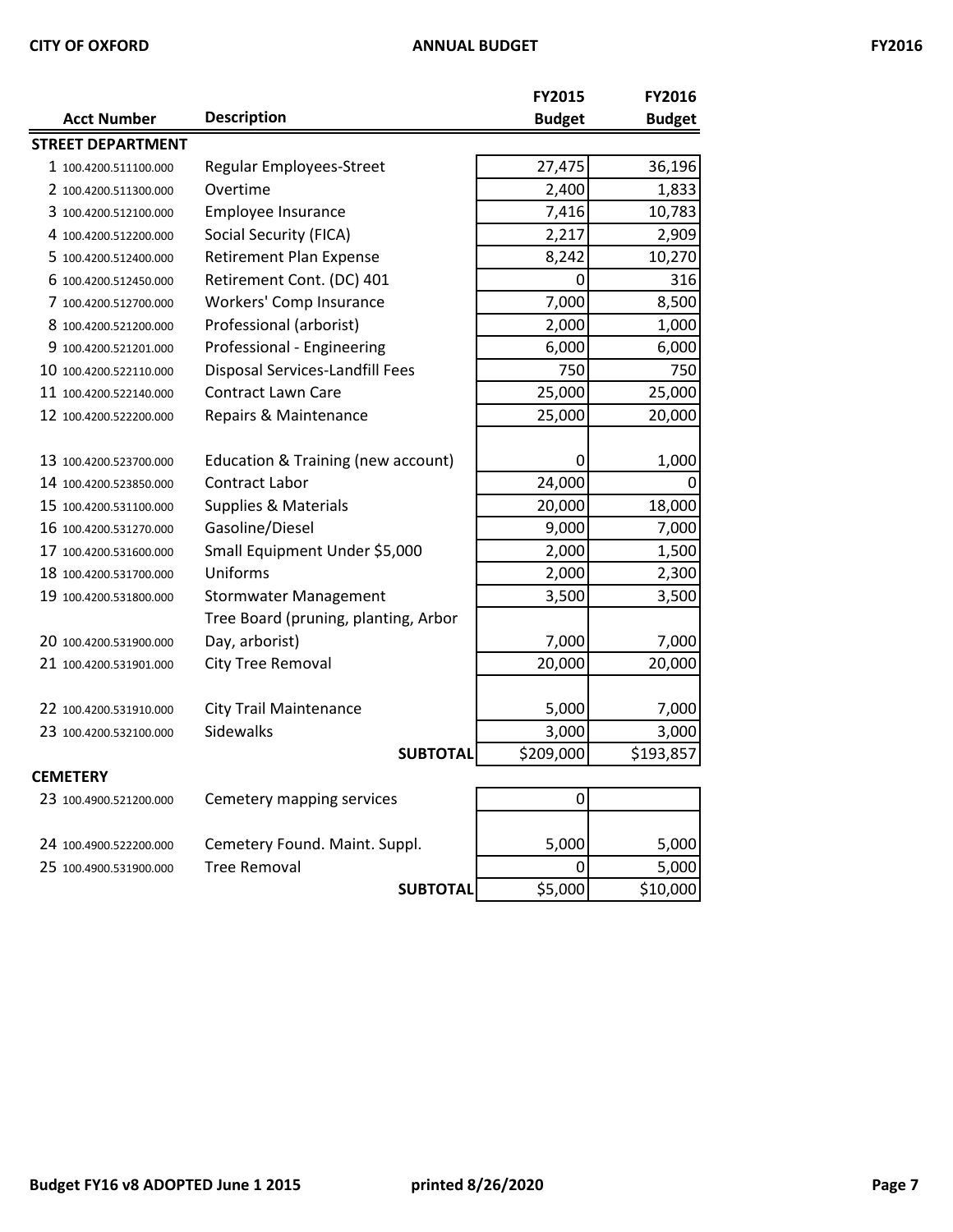|                                   |                                 | <b>FY2015</b> | FY2016        |
|-----------------------------------|---------------------------------|---------------|---------------|
| <b>Acct Number</b>                | <b>Description</b>              | <b>Budget</b> | <b>Budget</b> |
| WATER & SEWER FUND - REVENUES     |                                 |               |               |
| 1 505.0000.344210.000             | <b>Water Charges/Sales</b>      | 475,000       | 450,000       |
| 2 505.0000.344215.000             | <b>Water Tap Fees</b>           | 20,000        | 30,000        |
| 3 505.0000.344255.000             | Sewer Charges/Sales             | 232,000       | 236,000       |
| 4 505.0000.344256.000             | Sewer Tap Fees                  | 2,500         | 4,000         |
| 5 505.0000.344280.000             | <b>Hydrant Meter</b>            | 800           | 3,000         |
|                                   | <b>TOTAL REVENUES</b>           | \$730,300     | \$723,000     |
| WATER & SEWER FUND - EXPENDITURES |                                 |               |               |
| 6 505.4300.511100.000             | <b>Regular Employees</b>        | 26,151        | 34,833        |
| 7 505.4300.511300.000             | Overtime                        | 2,500         | 2,833         |
| 8 505.4300.512100.000             | Employee Insurance              | 0             | 3,008         |
| 9 505.4300.512200.000             | Social Security (FICA)          | 2,192         | 2,881         |
| 10 505.4300.512450.000            | Retirement Cont. (DC) 401       | 1,047         | 1,393         |
| 11 505.4300.512700.000            | Workers' Comp Insurance         | 800           | 850           |
| 12 505.4300.521200.000            | Legal & Professional            | 7,000         | 4,400         |
| 13 505.4300.521300.000            | <b>Sewer Treatment Fees</b>     | 125,000       | 110,000       |
| 14 505.4300.522200.000            | Repairs & Maintenance           | 25,000        | 25,000        |
| 15 505.4300.523100.000            | Liability Insurance             | 3,400         | 3,400         |
| 16 505.4300.523200.000            | Telephone-Postage               | 1,200         | 1,200         |
| 17 505.4300.523600.000            | Dues & Fees                     | 1,500         | 1,200         |
| 18 505.4300.523700.000            | <b>Education &amp; Training</b> | 2,000         | 1,000         |
| 19 505.4300.523850.000            | <b>Contract Labor</b>           | 5,000         | 5,000         |
| 20 505.4300.523851.000            | Temporary Labor                 | 17,300        | 0             |
| 21 505.4300.531100.000            | <b>Materials &amp; Supplies</b> | 22,000        | 20,000        |
| 22 505.4300.531200.000            | <b>Energy - Utilities</b>       | 1,900         | 1,900         |
| 23 505.4300.531270.000            | Gasoline/Diesel                 | 3,400         | 3,400         |
| 24 505.4300.531510.000            | <b>Water for Resale</b>         | 180,000       | 165,000       |
| 25 505.4300.531600.000            | Small Equipment Under \$5,000   | 3,000         | 3,000         |
| 26 505.4300.531700.000            | Uniforms                        | 1,500         | 2,600         |
| 27 505.4300.561000.000            | <b>Depreciation Expense</b>     | 160,000       | 160,000       |
| 28 505.4600.574000.000            | <b>Bad Debt Expense</b>         | 6,500         | 6,000         |
| 29 505.4600.579000.000            | Contingency                     | 31,910        | 14,102        |
|                                   | <b>TOTAL EXPENDITURES</b>       | \$630,300     | \$573,000     |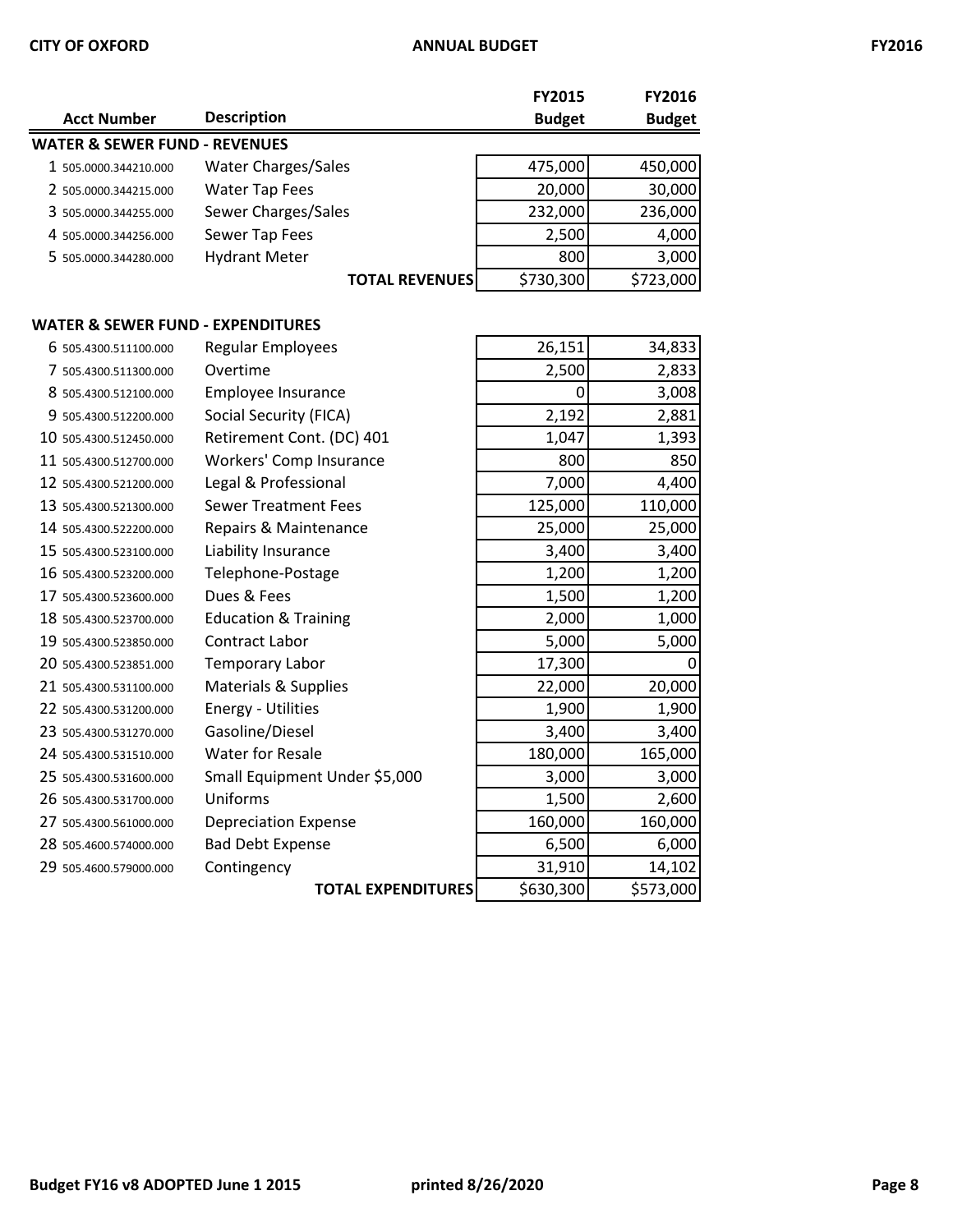| 'r<br>۰. |  |
|----------|--|
|----------|--|

|                                     |                                    | <b>FY2015</b> | <b>FY2016</b> |
|-------------------------------------|------------------------------------|---------------|---------------|
| <b>Acct Number</b>                  | <b>Description</b>                 | <b>Budget</b> | <b>Budget</b> |
| <b>ELECTRIC FUND - REVENUES</b>     |                                    |               |               |
| 1 510.0000.344310.000               | <b>Electric Sales</b>              | 2,096,000     | 1,992,829     |
| 2 510.0000.344311.000               | Penalties After the 15th           | 115,000       | 115,000       |
| 3 510.0000.344312.000               | Service Charges                    | 8,500         | 6,000         |
| 4 510.0000.361000.000               | <b>Interest Revenue</b>            | 150           | 150           |
| 5 510.0000.361001.000               | <b>Municipal Competitive Trust</b> | 277,294       | 241,567       |
| 6 510.0000.381000.000               | Other Rebates-Off System Sales     | 60,000        | 63,000        |
|                                     | <b>TOTAL REVENUES</b>              | \$2,556,944   | \$2,418,546   |
| <b>ELECTRIC FUND - EXPENDITURES</b> |                                    |               |               |
| 7 510.4600.511110.000               | <b>Regular Employees</b>           | 94,579        | 104,386       |
| 8 510.4600.511300.000               | Overtime                           | 4,000         | 4,333         |
| 9 510.4600.512100.000               | Employee Insurance                 | 14,832        | 19,195        |
| 10 510.4600.512200.000              | Social Security (FICA)             | 7,541         | 8,317         |
| 11 510.4600.512400.000              | <b>Retirement Plan Expense</b>     | 28,374        | 35,016        |
| 12 510.4600.512450.000              | Retirement Cont. (DC) 401          | 0             | 316           |
| 13 510.4600.512700.000              | Workers' Comp Insurance            | 1,200         | 1,300         |
| 14 510.4600.522200.000              | Repairs & Maintenance              | 6,200         | 6,200         |
| 15 510.4600.522201.000              | Power line Tree Trimming           | 25,000        | 25,000        |
| 16 510.4600.523100.000              | Liability Insurance                | 16,000        | 13,000        |
| 17 510.4600.523200.000              | Telephone-Postage                  | 7,000         | 8,700         |
| 18 510.4600.523700.000              | <b>Linemen Training</b>            | 6,000         | 6,000         |
| 19 510.4600.523850.000              | <b>Contract Labor</b>              | 20,000        | 20,000        |
| 20 510.4600.523851.000              | Temporary Labor                    | 5,500         | 0             |
| 21 510.4600.531100.000              | Supplies & Materials               | 16,500        | 15,000        |
| 22 510.4600.531200.000              | Energy/Utilities                   | 5,000         | 9,500         |
| 23 510.4600.531270.000              | Gasoline/Diesel                    | 9,000         | 7,000         |
| 24 510.4600.531530.000              | <b>Electricity Purchased</b>       | 1,520,000     | 1,539,355     |
| 25 510.4600.531600.000              | Small Equipment Under \$5,000      | 5,000         | 5,000         |
| 26 510.4600.531700.000              | Uniforms                           | 4,000         | 5,300         |
| 27 510.4600.541004.000              | <b>Street Lights</b>               | 2,500         | 2,500         |
| 28 510.4600.561003.000              | Depreciation                       | 82,000        | 82,000        |
| 29 510.4600.574000.000              | <b>Bad Debt Expense</b>            | 15,500        | 14,000        |
| 30 510.4600.579000.000              | Contingency                        | 33,924        | 5,561         |
|                                     | <b>TOTAL EXPENDITURES</b>          | \$1,929,650   | \$1,936,979   |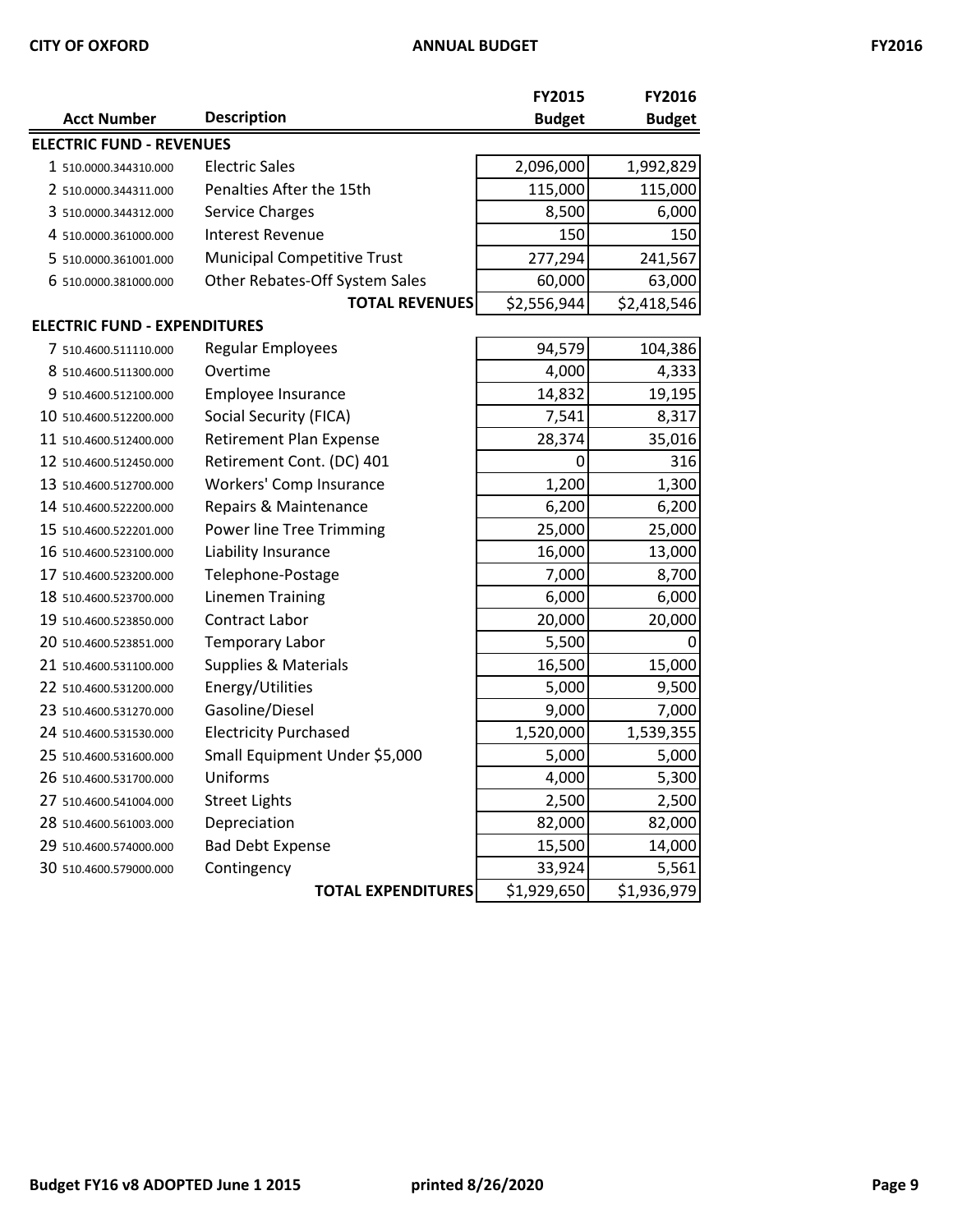|                                       |                                  | <b>FY2015</b> | <b>FY2016</b> |
|---------------------------------------|----------------------------------|---------------|---------------|
| <b>Acct Number</b>                    | <b>Description</b>               | <b>Budget</b> | <b>Budget</b> |
| <b>SANITATION FUND - REVENUES</b>     |                                  |               |               |
| 1 540.0000.344110.000                 | <b>Refuse Collection Charges</b> | 143,000       | 147,165       |
| 2 540.0000.344130.000                 | Sale of Recycled Materials       | 500           | 500           |
|                                       | <b>TOTAL REVENUES</b>            | \$143,500     | \$147,665     |
|                                       |                                  |               |               |
| <b>SANITATION FUND - EXPENDITURES</b> |                                  |               |               |
|                                       |                                  | ---           |               |

| <b>College Walk Dumpster Fees</b> | 6,700                                                                                |
|-----------------------------------|--------------------------------------------------------------------------------------|
| <b>Contracted Garbage Pickup</b>  | 66,000                                                                               |
| Depreciation                      |                                                                                      |
| <b>Bad Debt Expense</b>           | 2,800                                                                                |
| Contingency                       | 2,165                                                                                |
|                                   | \$77,665                                                                             |
|                                   | 6,700<br>64,800<br>6,400<br>3,000<br>12,600<br>\$93,500<br><b>TOTAL EXPENDITURES</b> |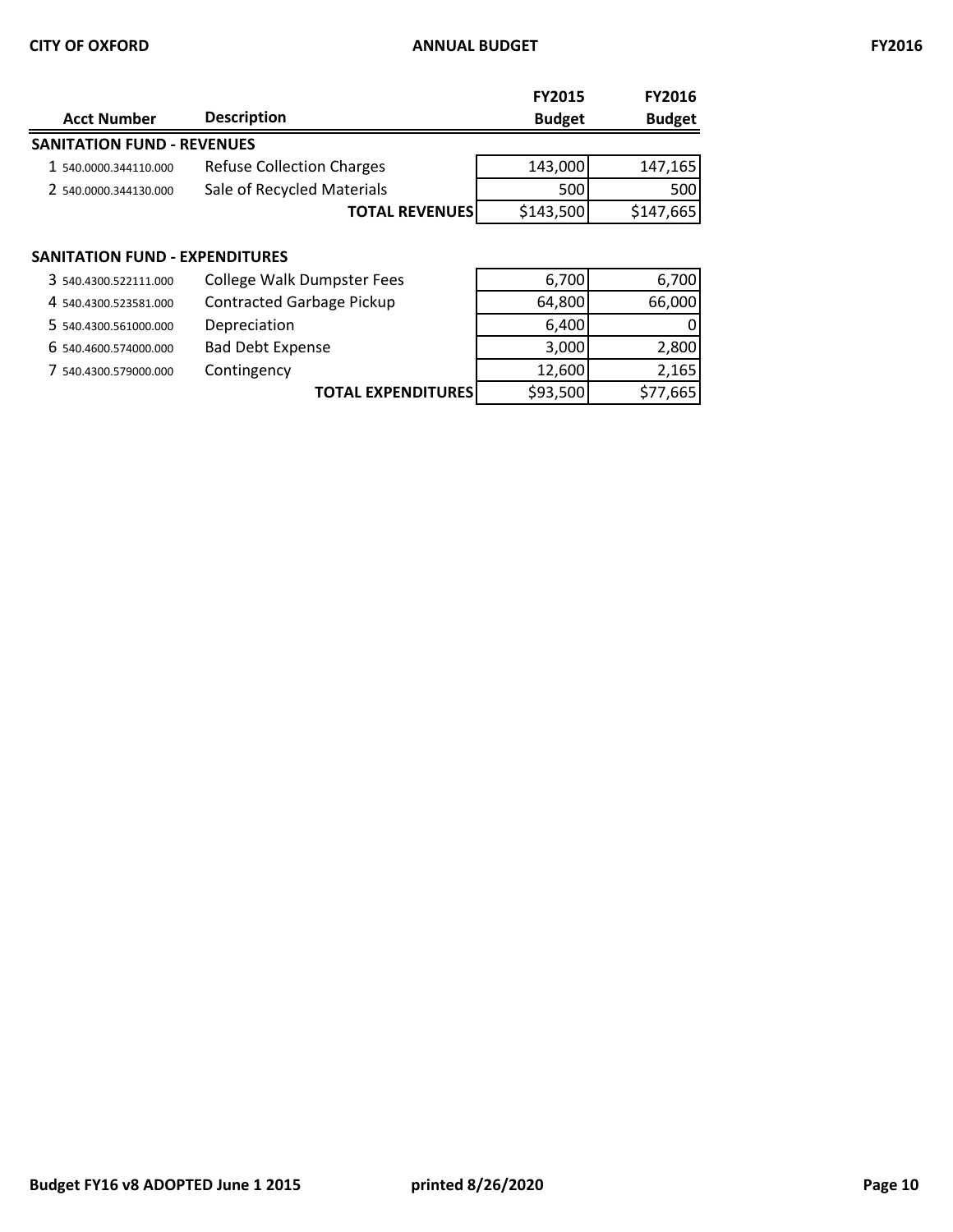

# Capital Budget FY2016 - FY2020

July, 2015 - June, 2020

Adopted June 1, 2015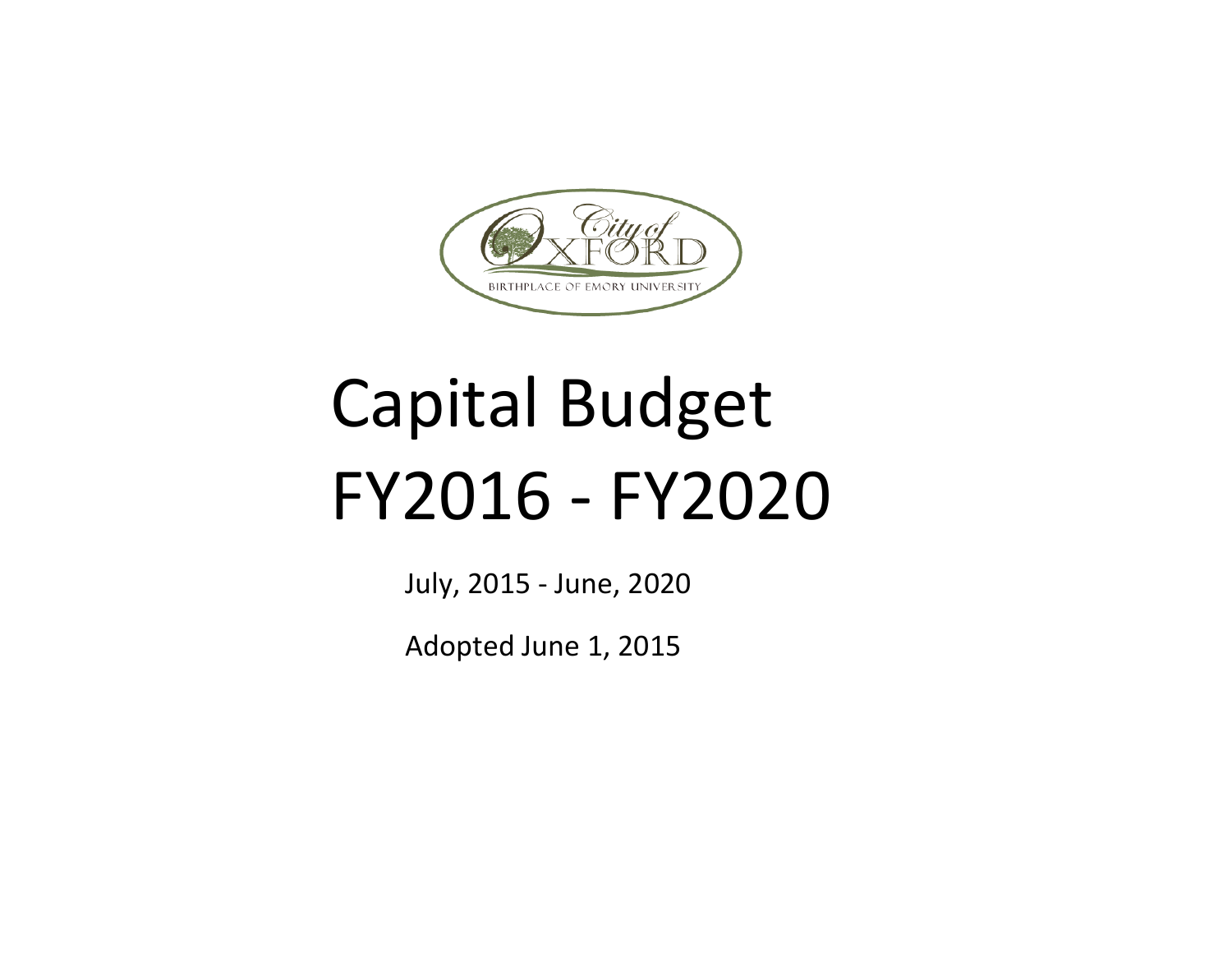## **OXFORD CAPITAL IMPROVEMENT PLAN 2016 - 2020 SCHEDULE** Page 1 of 7

|                |                                                     | <b>FY</b>    | <b>FY</b>       |                   |                |                |                |                |                |                    |
|----------------|-----------------------------------------------------|--------------|-----------------|-------------------|----------------|----------------|----------------|----------------|----------------|--------------------|
|                | <b>PROJECT DESCRIPTION</b>                          | <b>Start</b> | <b>Complete</b> | <b>Total Cost</b> | <b>FY 2016</b> | <b>FY 2017</b> | <b>FY 2018</b> | <b>FY 2019</b> | <b>FY 2020</b> | <b>STWP</b>        |
|                | Bike/Pedestrian Pathways/Trails                     | 2016         | 2018            | 350,000           | 80,000         | 160,000        | 110,000        |                |                | 38,42              |
| $\overline{2}$ | Cemetery Mapping                                    | 2015         | 2016            | 15,000            | 8,000          | 7,000          |                |                |                | 9                  |
| 3              | City Hall and grounds projects *                    | 2016         | 2016            | 15,000            | 15,000         |                | $\sim$         | $\sim$         |                |                    |
|                | 4 City Master Plan Develop & Implement              | 2016         | 2020            | 500,000           | 100,000        | 100,000        | 100,000        | 100,000        | 100,000        | 23,24,25           |
| 5.             | <b>City Park Land Acquisition &amp; Development</b> | 2015         | 2016            | 250,000           | 250,000        |                |                |                |                | 29                 |
| 6              | City Park Playground & Pavilion Design &<br>Build   | 2016         | 2020            | 250,000           | 20,000         | 230,000        |                |                |                | 29                 |
|                | Electric Competitve Projects *                      | 2016         | 2020            | 500,000           | 100,000        | 100,000        | 100,000        | 100,000        | 100,000        |                    |
|                | 8 Electric System Improvements                      | 2016         | 2020            | 500,000           | 100,000        | 100,000        | 100,000        | 100,000        | 100,000        | 15                 |
| 9              | George Street Park Storm Drainage                   | 2016         | 2016            | 40,000            | 40,000         |                |                |                |                |                    |
|                | 10 Moore Street Sidewalk                            | 2015         | 2016            | 200,000           | 200,000        |                |                |                |                | 38,42              |
|                | 11 Pedestrian Bridge/Sidewalk*                      | 2015         | 2018            | 1,200,000         | 1,200,000      |                |                |                |                | 38,42              |
|                | 12 Pocket Parks                                     | 2016         | 2016            | 30,000            | 30,000         |                |                |                |                |                    |
|                | 13 Software Upgrades Clerk's Office                 | 2015         | 2017            | 30,000            | 15,000         | 15,000         |                |                |                | 5                  |
|                | 14 Storm Drainage plans & improvements              | 2016         | 2020            | 35,000            | 5,000          | 10,000         | 5,000          | 10,000         | 5,000          |                    |
|                | 15 Street Repairs and Resurfacing                   | 2016         | 2020            | 500,000           | 50,000         | 50,000         | 150,000        | 150,000        | 100,000        | 10,24              |
|                | 16 Survey of city rights-of-way                     | 2016         | 2016            | 40,000            | 40,000         |                |                |                |                | 20                 |
|                | 17 Vehicles & Equipment *                           | 2016         | 2020            | 353,000           | 8,000          | 42,000         | 52,000         | 198,000        | 53,000         |                    |
|                | 18 Water/Sewer System Improvements *                | 2016         | 2020            | 1,000,000         | 200,000        |                | 300,000        | 300,000        |                | 200,000 15, 17, 35 |
|                | 19 Wayfinding signs                                 | 2016         | 2016            | 10,000            | 10,000         |                |                |                |                | 14                 |
|                | 20 Whatcoat Street improvements                     | 2016         | 2016            | 200,000           | 200,000        |                | $\blacksquare$ | $\sim$         |                | 24                 |
|                |                                                     |              |                 |                   |                |                |                |                |                |                    |
|                | <b>TOTALS</b>                                       |              |                 | \$6,018,000       | \$2,671,000    | \$814,000      | \$917,000      | \$958,000      | \$658,000      |                    |

\* see Capital Budget detail sheet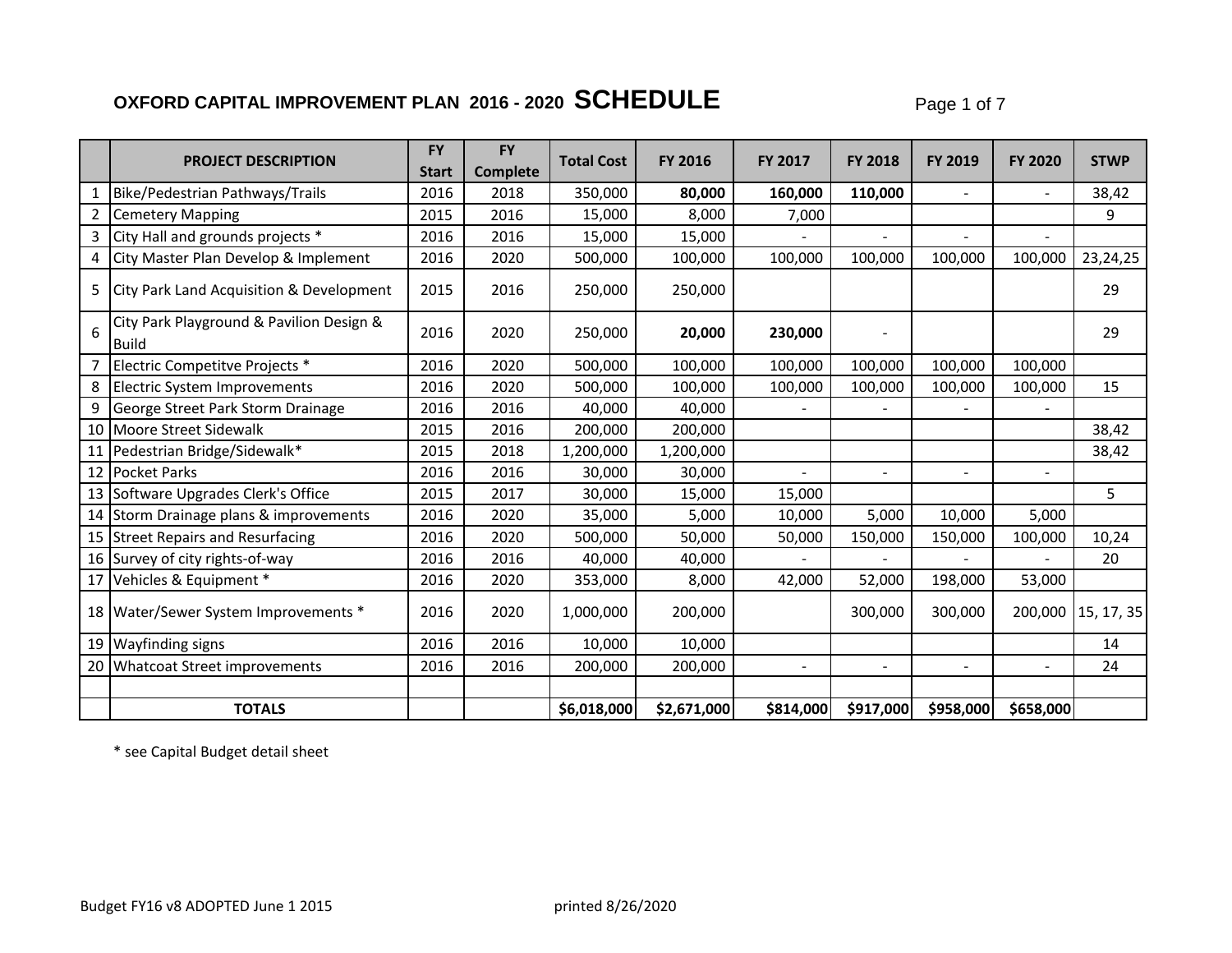#### **OXFORD CAPITAL IMPROVEMENT PLAN 2016 - 2020 COST ALLOCATION** Page 2 of 7

| Line           | <b>PROJECT DESCRIPTION</b>                                                                   | <b>FY Start</b> | <b>FY</b><br><b>Complete</b> | <b>Total Cost</b> | <b>City Funds</b>       | 2011<br><b>SPLOST</b> | 2017<br><b>SPLOST</b> | <b>Grants</b> | <b>Oxford</b><br><b>College</b> | <b>Other</b>  | <b>STWP</b><br>1/23/13<br>Item# |
|----------------|----------------------------------------------------------------------------------------------|-----------------|------------------------------|-------------------|-------------------------|-----------------------|-----------------------|---------------|---------------------------------|---------------|---------------------------------|
| $\mathbf{1}$   | Bike/Pedestrian Pathways/Trails                                                              | 2017            | 2019                         | 350,000           | 80,000                  |                       | 170,000               | 100,000       |                                 |               | 38,42                           |
| $\overline{2}$ | <b>Cemetery Mapping</b>                                                                      | 2015            | 2016                         | 15,000            | 15,000                  |                       |                       |               |                                 |               | 9                               |
| 3              | City Hall and grounds projects *                                                             | 2016            | 2016                         | 15,000            | 15,000                  |                       |                       |               |                                 |               |                                 |
|                | 4 City Master Plan Develop & Implement                                                       | 2016            | 2020                         | 500,000           | 250,000                 |                       | 250,000               |               |                                 |               | 23,24,25                        |
|                | City Park Land Acquisition & Development<br>5 County 2011 SPLOST is Other funding<br>source) | 2015            | 2016                         | 250,000           | 150,000                 |                       |                       |               |                                 | 100,000       | 29                              |
| 6              | City Park Playground & Pavilion Design &<br><b>Build</b>                                     | 2016            | 2020                         | 250,000           | 125,000                 |                       | 125,000               |               |                                 | 120,000       | 29                              |
| 7              | Electric Competitve Projects *                                                               | 2016            | 2020                         | 500,000           | 500,000                 |                       |                       |               |                                 |               |                                 |
| 8              | Electric System Improvements                                                                 | 2015            | 2020                         | 500,000           | 500,000                 |                       |                       |               |                                 |               | 15                              |
| 9              | George Street Park Storm Drainage                                                            | 2016            | 2016                         | 40,000            | 40,000                  |                       |                       |               |                                 |               |                                 |
|                | 10 Moore Street Sidewalk                                                                     | 2015            | 2016                         | 200,000           | 50,000                  | 150,000               |                       |               |                                 |               | 38,42                           |
|                | 11 Pedestrian Bridge/Sidewalk #                                                              | 2015            | 2018                         | 1,200,000         | 60,000                  |                       |                       | 940,000       |                                 | 200,000       | 38,42                           |
|                | 12 Pocket Parks                                                                              | 2016            | 2016                         | 30,000            | 30,000                  |                       |                       |               |                                 |               |                                 |
|                | 13 Software Upgrades Clerk's Office                                                          | 2015            | 2017                         | 30,000            | 30,000                  |                       |                       |               |                                 |               | 5 <sup>5</sup>                  |
|                | 14 Storm Drainage plans & improvements                                                       | 2016            | 2020                         | 35,000            | 35,000                  |                       |                       |               |                                 |               |                                 |
|                | 15 Street Repairs and Resurfacing                                                            | 2016            | 2020                         | 500,000           | 75,000                  | 35,000                | 300,000               | 90,000        |                                 |               | 10,24                           |
|                | 16 Survey of city rights-of-way                                                              | 2016            | 2016                         | 40,000            | 40,000                  |                       |                       |               |                                 |               | 20                              |
|                | 17 Vehicles & Equipment *                                                                    |                 |                              | 353,000           | 353,000                 |                       |                       |               |                                 |               |                                 |
|                | 18   Water/Sewer System Improvements *                                                       | 2016            | 2020                         | 1,000,000         | 500,000                 |                       | 500,000               |               |                                 |               | 15, 17, 35                      |
|                | 19 Wayfinding signs                                                                          | 2016            | 2016                         | 10,000            | 10,000                  |                       |                       |               |                                 |               | 14                              |
|                | 20 Whatcoat Street improvements                                                              | 2016            | 2017                         | 200,000           | 200,000                 |                       |                       |               |                                 |               | 24                              |
|                |                                                                                              |                 |                              |                   |                         |                       |                       |               |                                 |               |                                 |
|                | <b>TOTALS</b>                                                                                |                 |                              |                   | \$6,018,000 \$3,058,000 |                       | \$185,000 \$1,345,000 | \$1,130,000   |                                 | \$0 \$420,000 |                                 |

# Pedestrian Bridge - GDOT is providing Grant funds; Covington is providing funds shown in column labeled "Other"

\* see Capital Budget Detail sheet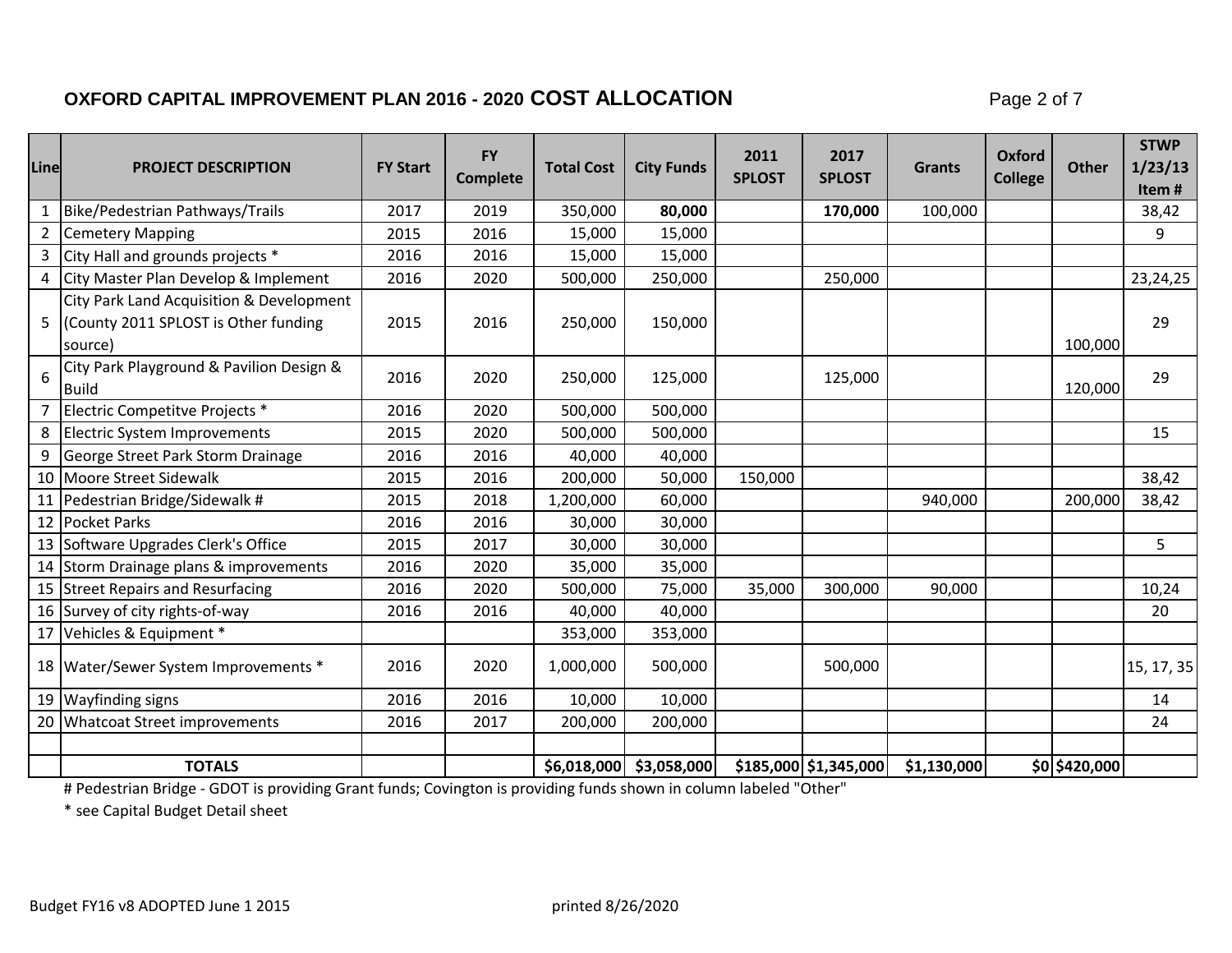## **CAPITAL BUDGET FISCAL YEAR 2016 Page 3 of 7**

|   | <b>PROJECT DESCRIPTION</b>                                                               | <b>FY Start</b> | <b>TOTAL COST</b><br><b>FY 2016</b> | <b>CITY FUNDS</b><br><b>FY 2016</b> | <b>GRANTS</b> | <b>OXFORD</b><br><b>COLLEGE</b> | <b>OTHER</b> | <b>STWP</b><br><b>Dated</b><br>1/23/13<br>Item# |
|---|------------------------------------------------------------------------------------------|-----------------|-------------------------------------|-------------------------------------|---------------|---------------------------------|--------------|-------------------------------------------------|
|   | 1 Bike/Pedestrian Pathways/Trails                                                        | 2017            | 80,000                              | 80,000                              |               |                                 |              | 38,42                                           |
|   | 2 Cemetery Mapping                                                                       | 2015            | 8,000                               | 8,000                               |               |                                 |              | 9                                               |
|   | 3 City Hall and grounds projects *                                                       | 2016            | 15,000                              | 15,000                              |               |                                 |              |                                                 |
|   | 4 City Master Plan Develop & Implement                                                   | 2016            | 100,000                             | 100,000                             |               |                                 |              | 23, 24, 25                                      |
| 5 | City Park Land Acquisition & Development (County 2011<br>SPLOST is other funding source) | 2015            | 250,000                             | 150,000                             |               |                                 | 100,000      | 29                                              |
|   | 6 City Park Playground & Pavilion Design & Build                                         | 2017            | 20,000                              | 20,000                              |               |                                 | $\Omega$     | 29                                              |
|   | 7 Electric Competitve Projects *                                                         | 2016            | 500,000                             | 100,000                             |               |                                 |              |                                                 |
|   | 8 Electric System Improvements                                                           | 2015            | 500,000                             | 100,000                             |               |                                 |              | 15                                              |
|   | 9 George Street Park Storm Drainage                                                      | 2016            | 40,000                              | 40,000                              |               |                                 |              |                                                 |
|   | 10 Moore Street Sidewalk                                                                 | 2016            | 200,000                             | 50,000                              |               |                                 | 150,000      | 38,42                                           |
|   | 11 Pedestrian Bridge/Sidewalk #                                                          | 2015            | 1,200,000                           | 60,000                              | 940,000       |                                 | 200,000      | 38,42                                           |
|   | 12 Pocket Parks                                                                          | 2016            | 30,000                              | 30,000                              |               |                                 |              |                                                 |
|   | 13 Software Upgrades Clerk's Office                                                      | 2015            | 15,000                              | 15,000                              |               |                                 |              | 5                                               |
|   | 14 Storm Drainage plans & improvements                                                   | 2016            | 5,000                               | 5,000                               |               |                                 |              |                                                 |
|   | 15 Street Repairs and Resurfacing                                                        | 2016            | 50,000                              | 32,000                              | 18,000        |                                 |              | 10,24                                           |
|   | 16 Survey of city rights-of-way                                                          | 2016            | 40,000                              | 40,000                              |               |                                 |              | 20                                              |
|   | 17 Vehicles & Equipment *                                                                | 2016            | 12,000                              | 8,000                               |               |                                 |              |                                                 |
|   | 18 Water/Sewer System Improvements *                                                     | 2016            | 200,000                             | 200,000                             |               |                                 |              |                                                 |
|   | 19 Wayfinding signs                                                                      | 2016            | 10,000                              | 10,000                              |               |                                 |              | 14                                              |
|   | 20 Whatcoat Street improvements                                                          | 2016            | 200,000                             | 200,000                             |               |                                 |              | 24                                              |
|   |                                                                                          |                 |                                     |                                     |               |                                 |              |                                                 |
|   | <b>TOTALS</b>                                                                            |                 | \$3,475,000                         | 1,263,000                           | \$958,000     | \$0                             | \$450,000    |                                                 |

# Pedestrian Bridge - GDOT is providing Grant funds; Covington is providing funds shown in column labeled "Other"

\* see Capital Budget Detail sheet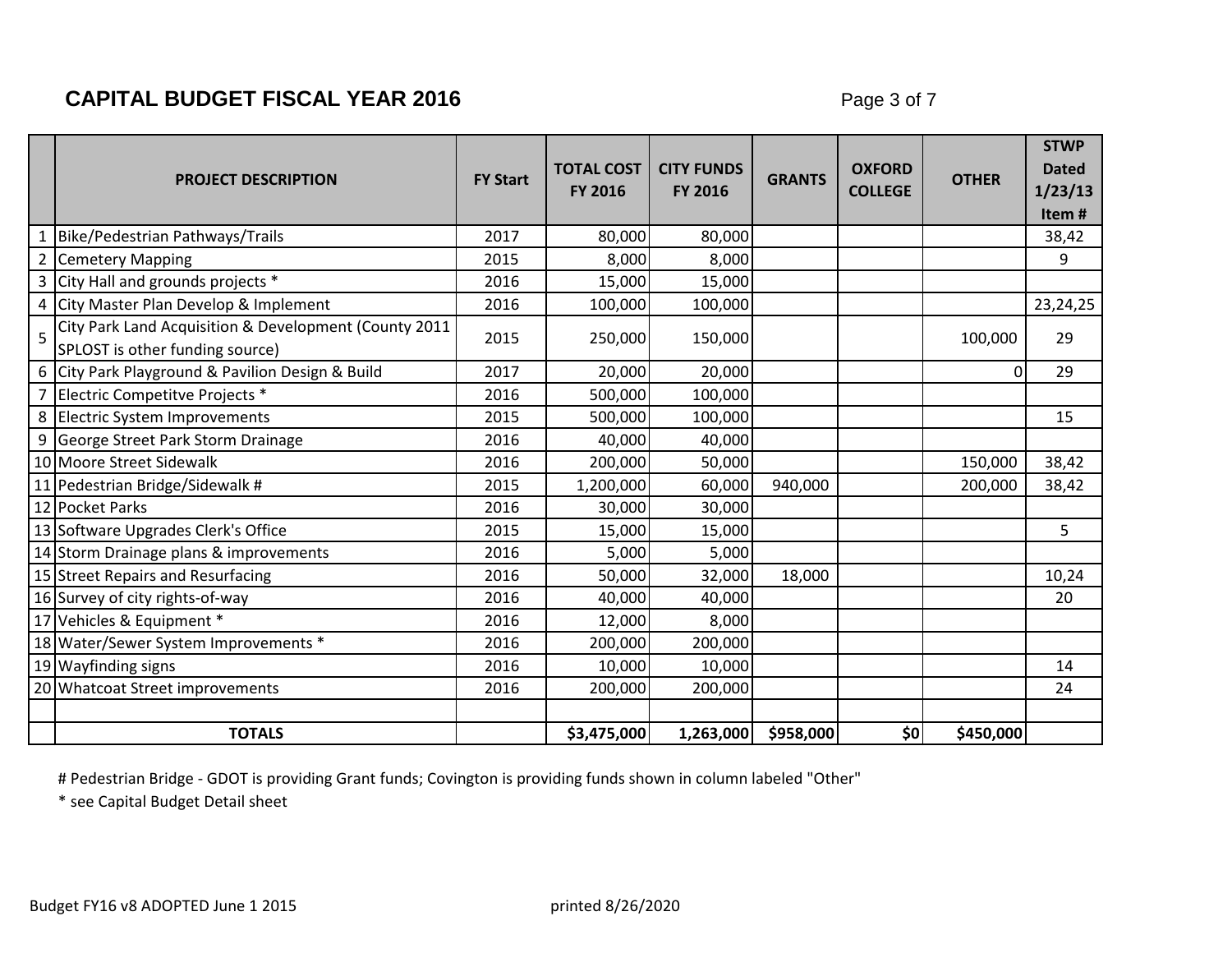## **FY2016 Capital Budget Detail Request Bud Comm**

**Electric Competitive Projects page 5 of 7 page 5 of 7** 

| <b>Automated Meter Reading</b> |                  |  |
|--------------------------------|------------------|--|
| Fiber optic network            |                  |  |
| City Wi-Fi                     |                  |  |
|                                | <b>SUBTOTALI</b> |  |

#### **City Hall and Grounds Projects**

| Install 4 planters at City Hall                        | 3,700    | 3,700    |
|--------------------------------------------------------|----------|----------|
| Two benches & a picnic table for City Hall             | 1,900    | 1,900    |
| 2 benches and brick work on Emory St next to City Hall | 4,280    | 4,280    |
| Cabinets and storage shelves in file room              | 4,875    | 4,875    |
| <b>SUBTOTALI</b>                                       | \$14,755 | \$14,755 |

#### **Water System Improvements**

| Replace water main from Wesley going west on Clark   |           |          |
|------------------------------------------------------|-----------|----------|
| and Hull and Oxford Road to the 12 inch line on Cook |           |          |
| Road. With 8" ductile iron pipe.                     | 642,555   |          |
| Replace 2" galvanized line serving three homes and   |           |          |
| church on North Emory & Richardson                   | 11,905    | 15,000   |
|                                                      |           |          |
| Replace or rebuild altitude valve on elevated tank   | 11,000    | 11,000   |
| <b>SUBTOTALI</b>                                     | \$665,460 | \$26,000 |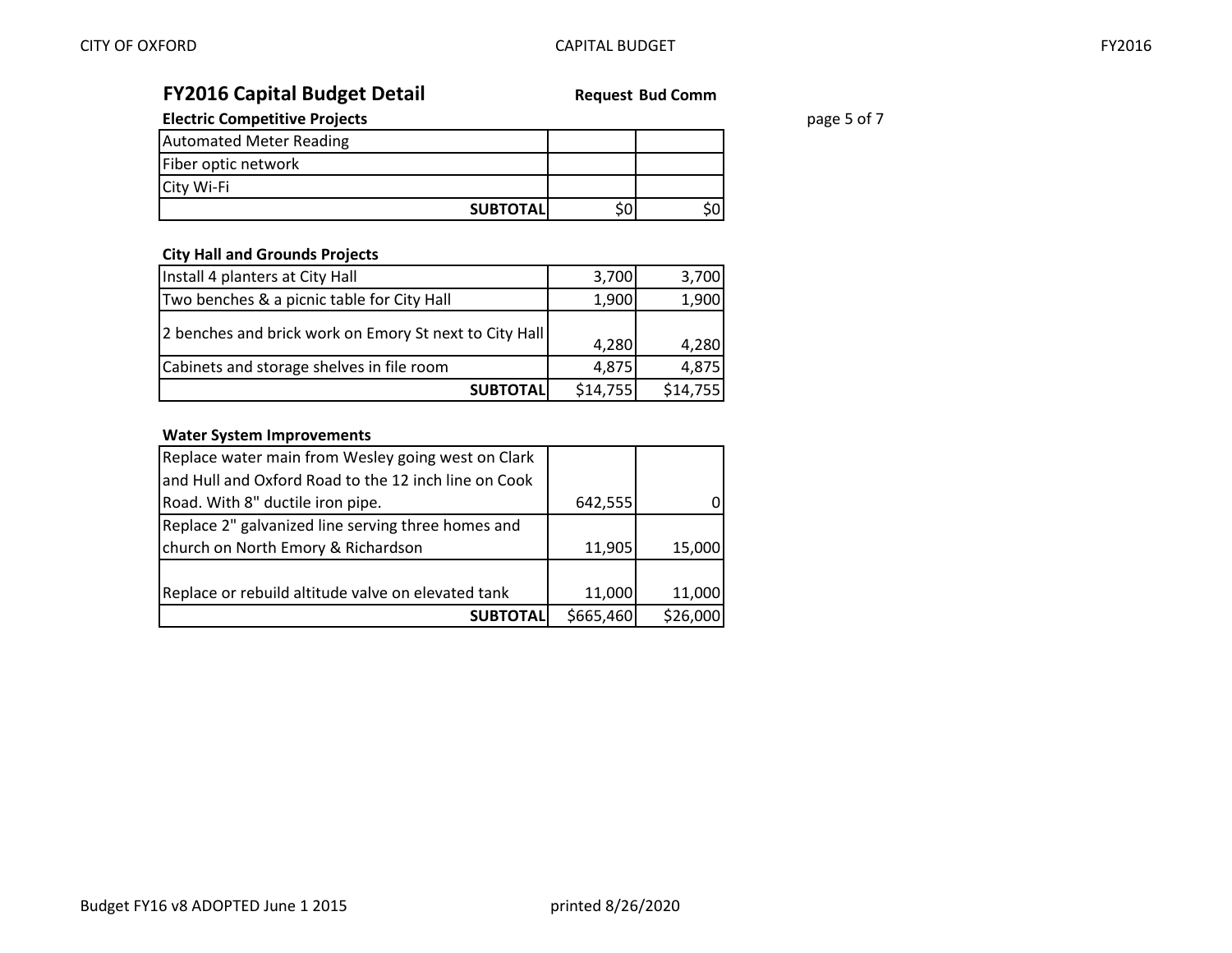## **FY2016 Capital Budget Detail Request Bud Comm**

#### **Vehicles and Equipment page 6 of 7 page 6 of 7**

| 2016                                                     |           |         |                     |
|----------------------------------------------------------|-----------|---------|---------------------|
| Police vehicle - to replace a 2010 Chevy Impala with     |           |         |                     |
| 67,849 miles; Chevy would become backup vehicle          |           |         |                     |
| replacing backup with 160,000 miles                      | 24,500    |         |                     |
| Equipment package for new police vehicle (Install        |           |         |                     |
| radio, new cage, graphics and lights)                    | 6,750     |         |                     |
| Digital in-car video for new patrol car                  | 5,500     |         |                     |
| Radar unit for new patrol car                            | 1,600     |         |                     |
| Reconditioned network multi-page copier                  | 1,800     |         | 0 Move to Operating |
| Four backup weapons (one for each officer)               | 1,900     |         | 0 Move to Operating |
| Service bucket truck (mini-bucket)                       | 98,000    |         |                     |
| Swap truck bodies (move the chipper body from the        |           |         |                     |
| worn out truck body (264,142 miles) to the leaf truck    |           |         |                     |
| chassis (37,360 miles). The packer body on the leaf      |           |         |                     |
| truck is worn out - this is the second truck body it has |           |         |                     |
| been on.)                                                | 8,000     | 8,000   |                     |
| Trenching attachment for Bobcat                          | 6,100     |         |                     |
| <b>SUBTOTAL</b>                                          | \$154,150 | \$8,000 |                     |

#### **2017**

| Police Vehicle                          |                  |          |          |
|-----------------------------------------|------------------|----------|----------|
| Police Equipment                        |                  | 12.000   | 12.000   |
| Utility Department Vehicles & Equipment |                  | 30.000l  | 30,000   |
|                                         | <b>SUBTOTALI</b> | \$42,000 | \$42,000 |

#### **2018**

| Police Vehicle                          | 35,000   | 35,000   |
|-----------------------------------------|----------|----------|
| Police Equipment                        | 12.000   | 12,000   |
| Utility Department Vehicles & Equipment | 5,000    | 5,000    |
| <b>SUBTOTALI</b>                        | \$52,000 | \$52,000 |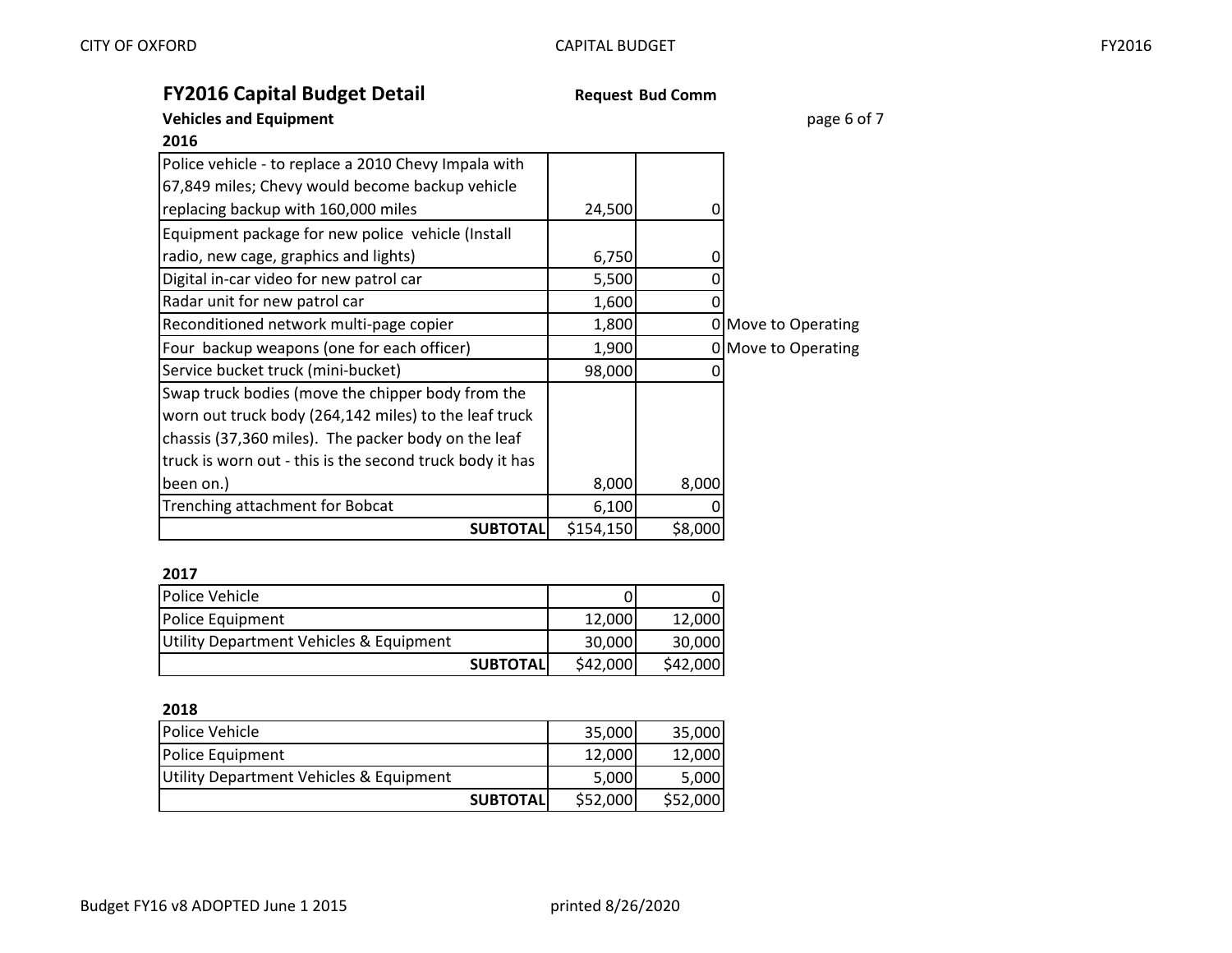**2019** page 7 of 7

| <b>FY2016 Capital Budget Detail</b>     | <b>Request Bud Comm</b> |           |           |
|-----------------------------------------|-------------------------|-----------|-----------|
| 2019                                    |                         |           |           |
| Police Vehicle                          |                         | 36,000    | 36,000    |
| Police Equipment                        |                         | 12,000    | 12,000    |
| Utility Department Vehicles & Equipment |                         | 150,000   | 150,000   |
|                                         | <b>SUBTOTAL</b>         | \$198,000 | \$198,000 |

**2020**

| Police Vehicle                          |                  | 36,000   | 36,000   |
|-----------------------------------------|------------------|----------|----------|
| Police Equipment                        |                  | 12.000   | 12.000   |
| Utility Department Vehicles & Equipment |                  | 5,000    | 5,000    |
|                                         | <b>SUBTOTALI</b> | \$53,000 | \$53,000 |